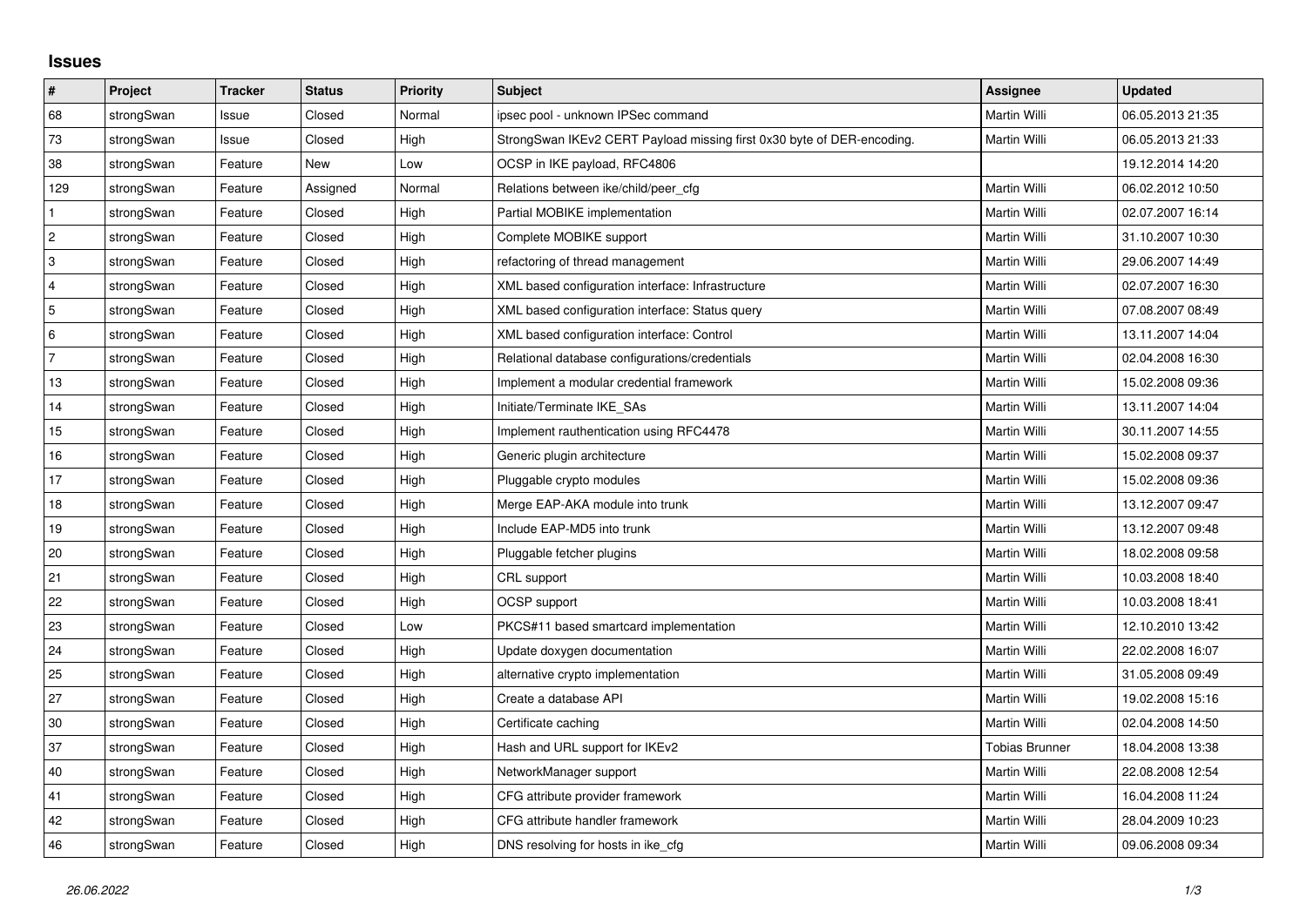| $\vert$ # | Project    | <b>Tracker</b> | <b>Status</b> | <b>Priority</b> | <b>Subject</b>                                                              | Assignee              | <b>Updated</b>   |
|-----------|------------|----------------|---------------|-----------------|-----------------------------------------------------------------------------|-----------------------|------------------|
| 47        | strongSwan | Feature        | Closed        | High            | <b>RNG API</b>                                                              | Martin Willi          | 16.04.2008 11:27 |
| 48        | strongSwan | Feature        | Closed        | High            | Parallel trustchain verification                                            | <b>Martin Willi</b>   | 16.04.2008 11:33 |
| 54        | strongSwan | Feature        | Closed        | High            | <b>EAP-Identity Server functionality</b>                                    | Martin Willi          | 22.08.2008 12:55 |
| 57        | strongSwan | Feature        | Closed        | Normal          | new pluto connection option: verify identifier                              | Andreas Steffen       | 25.07.2013 10:07 |
| 59        | strongSwan | Feature        | Closed        | High            | Add additinal signal dependent parameter to bus                             | Martin Willi          | 29.07.2008 11:04 |
| 60        | strongSwan | Feature        | Closed        | High            | Implement draft-sheffer-ikev2-gtc-00 with PAM password verification         | Martin Willi          | 22.08.2008 12:59 |
| 67        | strongSwan | Feature        | Closed        | Normal          | Implement DH groups 22-24                                                   | Martin Willi          | 19.04.2010 14:51 |
| 69        | strongSwan | Feature        | Closed        | Normal          | Improve scheduler performance                                               | <b>Tobias Brunner</b> | 04.12.2008 17:03 |
| 76        | strongSwan | Feature        | Closed        | Normal          | crypto test framework                                                       | Martin Willi          | 12.06.2009 11:31 |
| 78        | strongSwan | Feature        | Closed        | Normal          | Integrity tester for libstrongswan and all plugins.                         | Martin Willi          | 27.06.2009 16:19 |
| 100       | strongSwan | Feature        | Closed        | Normal          | Derive traffic selectors from authentication process                        | Martin Willi          | 23.07.2010 16:53 |
| 128       | strongSwan | Feature        | Closed        | Normal          | Plugin dependencies                                                         | Martin Willi          | 06.02.2012 10:51 |
| 39        | strongSwan | Feature        | Rejected      | High            | Configuration support in Manager                                            | <b>Martin Willi</b>   | 04.07.2014 11:07 |
| 8         | strongSwan | <b>Bug</b>     | Closed        | Urgent          | MOBIKE selects disappearing IPv6 address                                    | Martin Willi          | 05.07.2007 09:03 |
| 10        | strongSwan | Bug            | Closed        | High            | distribution cannot be built because logout.cs template is missing in trunk | Martin Willi          | 18.09.2007 07:43 |
| 11        | strongSwan | <b>Bug</b>     | Closed        | High            | Show IKE_SA status overview                                                 | Martin Willi          | 31.10.2007 10:29 |
| 12        | strongSwan | <b>Bug</b>     | Closed        | Immediate       | Fix build on uClibc                                                         | <b>Martin Willi</b>   | 31.10.2007 10:34 |
| 26        | strongSwan | Bug            | Closed        | High            | Port all tools to new crypto/credential APIs                                | <b>Martin Willi</b>   | 21.03.2008 18:04 |
| 28        | strongSwan | Bug            | Closed        | Low             | 'make install' fails if 'sysconfdir' does not exist.                        | Andreas Steffen       | 22.02.2008 15:54 |
| 29        | strongSwan | Bug            | Closed        | Low             | 'make install' fails if 'sysconfdir' does not exist.                        | Andreas Steffen       | 22.02.2008 15:53 |
| 31        | strongSwan | Bug            | Closed        | High            | ikev2/rw-eap-aka-rsa scenario fails                                         | Martin Willi          | 19.03.2008 15:25 |
| 32        | strongSwan | <b>Bug</b>     | Closed        | High            | ikev2/rw-no-idr scenario fails                                              | Martin Willi          | 19.03.2008 11:13 |
| 33        | strongSwan | Bug            | Closed        | High            | ikev2/crl-revoked scenario broken                                           | Martin Willi          | 19.03.2008 19:02 |
| 34        | strongSwan | Bug            | Closed        | High            | ikev2/multi-level-ca-loop segfaults                                         | Martin Willi          | 31.03.2008 09:19 |
| 35        | strongSwan | <b>Bug</b>     | Closed        | High            | ikev2/ocsp-no-signer-cert scenario segfaults                                | Martin Willi          | 02.04.2008 09:45 |
| 36        | strongSwan | Bug            | Closed        | High            | strongswan-4.2.0 does not compile with uclibc                               | Martin Willi          | 04.04.2008 13:51 |
| 43        | strongSwan | Bug            | Closed        | High            | missing certificate identity in SQL database causes segfault                | Martin Willi          | 07.04.2008 10:08 |
| 44        | strongSwan | Bug            | Closed        | Normal          | multiple copies of ca certificate in cache                                  |                       | 07.04.2008 10:51 |
| 45        | strongSwan | Bug            | Closed        | High            | Failure to open SQLite database crashes charon                              | Martin Willi          | 07.04.2008 09:16 |
| 49        | strongSwan | Bug            | Closed        | High            | starter log directly to terminal                                            | Martin Willi          | 30.04.2009 10:18 |
| 50        | strongSwan | Bug            | Closed        | High            | plutostderrlog option missing                                               | Martin Willi          | 11.05.2008 10:10 |
| 51        | strongSwan | Bug            | Closed        | Urgent          | fips signer should not chek for \$(PREFIX)/libexec/ipsec/ at build time     | Andreas Steffen       | 19.08.2008 21:10 |
| 52        | strongSwan | <b>Bug</b>     | Closed        | High            | Migrate ESP sequence number in update_sa                                    | <b>Tobias Brunner</b> | 25.06.2008 08:40 |